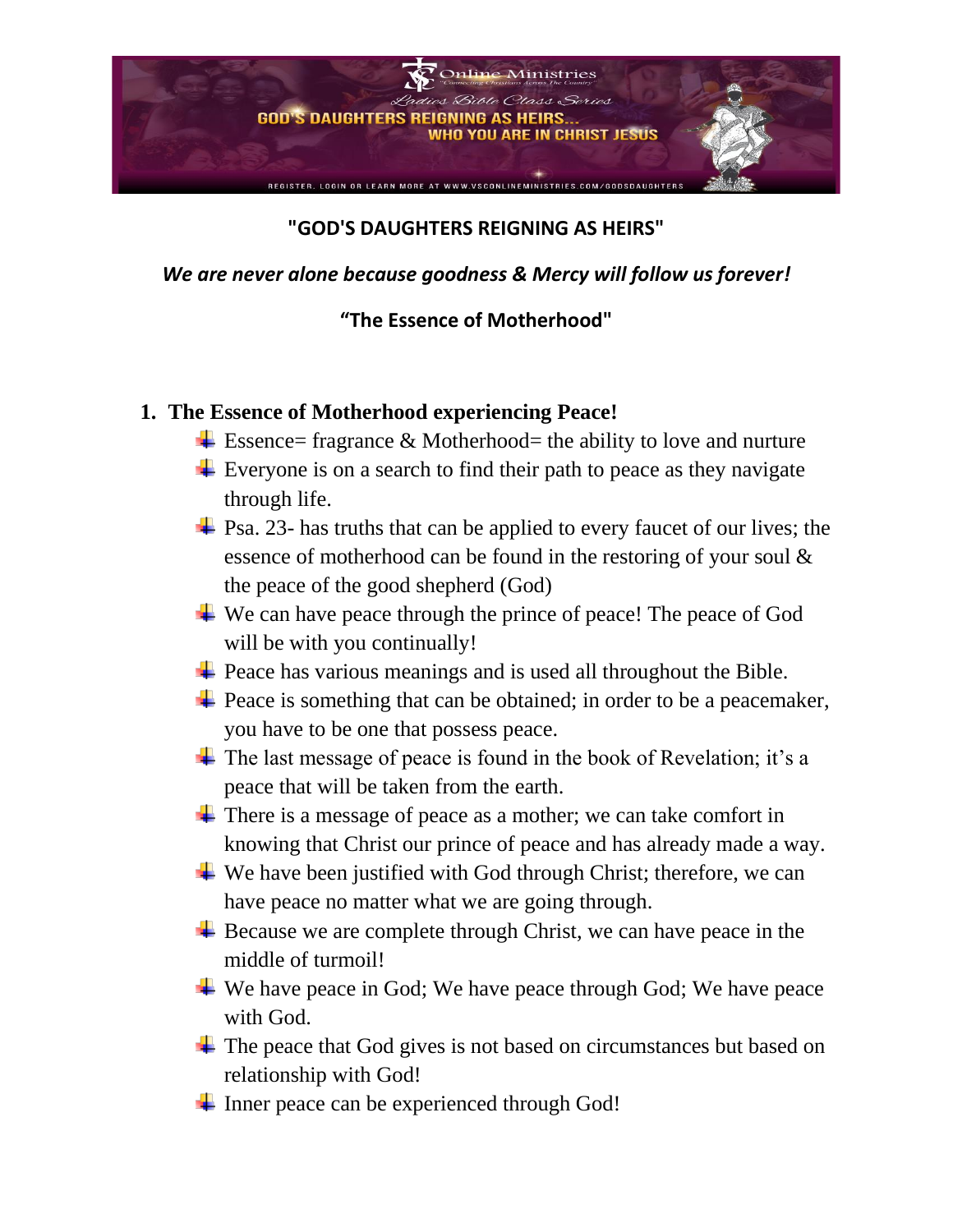

- $\overline{\phantom{a}}$  Being a peacemaker may cause strife but as long as you are standing for Christ and his virtue you can withstand anything that comes your way.
- **→** Peace is dictated by your Vertical relationship with God.

## **2. The Essence of Motherhood is about restoration!**

- $\leftarrow$  The Lord restores your soul!
- $\overline{\phantom{a}}$  Restore- Refurnish me once more!
- God is our good shepherd- we are like cast sheep. (A cast sheep is one that has fallen over and is unable to get up) A good shepherd will find the sheep and restore it back to health.
- $\overline{\phantom{a}}$  Often times as a Christian woman you will fall; but the good shepherd is standing by to pick you up when you fall.
- $\overline{\phantom{a}}$  Take courage because you do not have to do life on your own.
- $\overline{\phantom{a}}$  When you fall God will make you suffer the consequences, but he will restore you.
- $\ddot{\bullet}$  When you fall into distress you can only be restored by the power of the good Shepherd- Allow him to make you Holy!
- God will restore your spirit so you can walk in the essence of motherhood.
- $\pm$  The word of God is the spiritual nourishment that can bring about restoration to your soul!